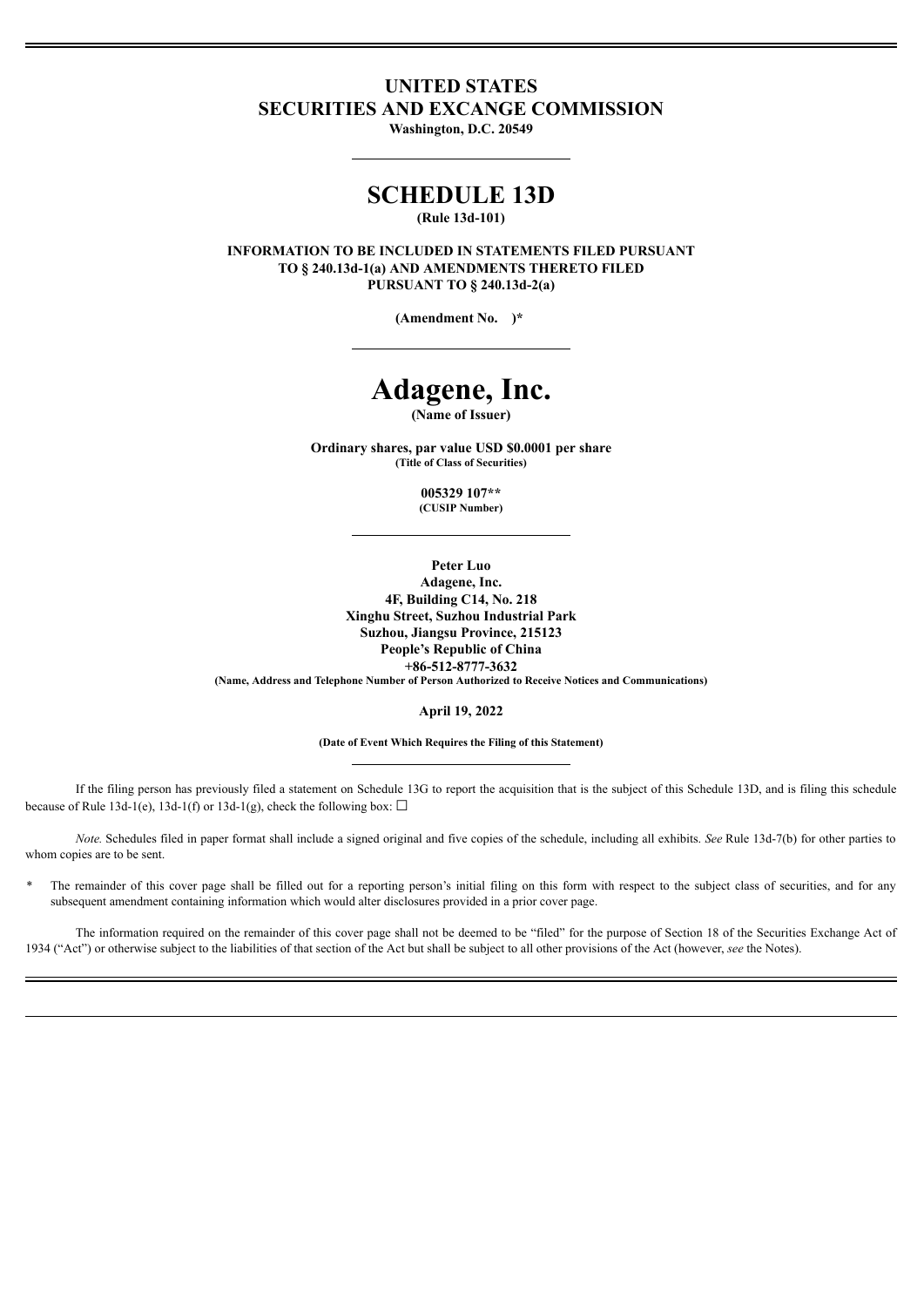| $\mathbf{1}$   | Names of reporting persons                                                                            |                    |                                                    |  |  |
|----------------|-------------------------------------------------------------------------------------------------------|--------------------|----------------------------------------------------|--|--|
|                | Peter Luo                                                                                             |                    |                                                    |  |  |
| $\overline{2}$ | Check the appropriate box if a member of a group                                                      |                    |                                                    |  |  |
| $\mathfrak{Z}$ | $(a) \boxtimes (b) \square$<br>SEC use only                                                           |                    |                                                    |  |  |
| $\overline{4}$ | Source of funds                                                                                       |                    |                                                    |  |  |
|                |                                                                                                       |                    |                                                    |  |  |
|                | PF; OO                                                                                                |                    |                                                    |  |  |
| 5              | Check if disclosure of legal proceedings is required pursuant to Item $2(d)$ or $2(e)$<br>$\boxtimes$ |                    |                                                    |  |  |
| 6              | Citizenship or place of organization                                                                  |                    |                                                    |  |  |
|                | <b>United States</b>                                                                                  |                    |                                                    |  |  |
|                |                                                                                                       | $\tau$             | <b>Sole Voting Power</b>                           |  |  |
|                |                                                                                                       |                    | $11,646,681^{(1)}$                                 |  |  |
| Number of      |                                                                                                       | 8                  | <b>Shared Voting Power</b>                         |  |  |
|                | shares<br>beneficially                                                                                |                    |                                                    |  |  |
| owned by       |                                                                                                       |                    | 0                                                  |  |  |
|                | each                                                                                                  | 9                  | <b>Sole Dispositive Power</b>                      |  |  |
|                | reporting                                                                                             |                    |                                                    |  |  |
|                | person                                                                                                |                    | 8,590,173 <sup>(2)</sup>                           |  |  |
|                | with                                                                                                  | 10                 | <b>Shared Dispositive Power</b>                    |  |  |
|                |                                                                                                       |                    | $213,692^{(3)}$                                    |  |  |
| 11             | Aggregate Amount Beneficially Owned by Each Reporting Person                                          |                    |                                                    |  |  |
|                |                                                                                                       |                    |                                                    |  |  |
|                |                                                                                                       | $11,646,681^{(1)}$ |                                                    |  |  |
| 12             | Check if the Aggregate Amount in Row (11) Excludes Certain Shares                                     |                    |                                                    |  |  |
|                | П                                                                                                     |                    |                                                    |  |  |
| 13             |                                                                                                       |                    | Percent of Class Represented by Amount in Row (11) |  |  |
|                | $20.80\%^{4}$                                                                                         |                    |                                                    |  |  |
| 14             | Type of Reporting Person                                                                              |                    |                                                    |  |  |
|                | $\mathbb{N}$                                                                                          |                    |                                                    |  |  |
|                |                                                                                                       |                    |                                                    |  |  |

(1) Represents (i) 2,619,480 ordinary shares held by Peter Luo; (ii) 287,415 ordinary shares underlying share options granted to Peter Luo that are vested or will be vested within 60 days of April 19, 2022, (iii) 391,667 ordinary shares held by Great Han Fortune LP for the benefit of Peter Luo and (iv) 83,333 ordinary shares held by Great Han Fortune LP for the benefit of Peter Luo that will be vested within 60 days of April 19, 2022; (v) 5,208,278 ordinary shares held by HAN 2020 GRAT, for which Peter Luo is a Trustee and may be deemed the beneficial owner; (vi) 11,462 ordinary shares held by Xiaohong She, who is the spouse of Peter Luo; (vii) 45,980 ordinary shares underlying share options granted to Xiaohong She that are vested or will be vested within 60 days of April 19, 2022, (viii) 100,833 ordinary shares held by Great Han Fortune LP for the benefit of Xiaohong She, (ix) 55,417 ordinary shares held by Great Han Fortune LP for the benefit of Xiaohong She that will be vested within 60 days of April 19, 2022; (x) 810,944 ordinary shares held by Ping Ren, who is the spouse of Fangyong (Felix) Du, (xi) 224,244 ordinary shares underlying share options held by Ping Ren that are vested or will be vested within 60 days of April 19, 2022; (xii) 200,000 ordinary shares held by Great Han Fortune LP for the benefit of Ping Ren, (xiii) total of 1,041,411 ordinary shares held by Raymond Tam, JC Xu, Yu (Albert) Ren and several key employees of the Company, and (xiv) total of 566,217 share options granted to Raymond Tam, JC Xu, Yu (Albert) Ren and several key employees that are vested or will be vested within 60 days of April 19, 2022

(2) Represents (i) 2,619,480 ordinary shares held by Peter Luo; (ii) 287,415 ordinary shares underlying share options granted to Peter Luo that are vested or will be vested within 60 days of April 19, 2022, (iii) 391,667 ordinary shares held by Great Han Fortune LP for the benefit of Peter Luo and (iv) 83,333 ordinary shares held by Great Han Fortune LP for the benefit of Peter Luo that are vested or will be vested within 60 days of April 19, 2022 (v) 5,208,278 ordinary shares held by HAN 2020 GRAT, for which Peter Luo is a Trustee and may be deemed the beneficial owner.

(3) Represents (i) 11,462 ordinary shares held by Xiaohong She; (ii) 45,980 ordinary shares underlying share options granted to Xiaohong She that are vested or will be vested within 60 days of April 19, 2022, (iii) 100,833 ordinary shares held by Great Han Fortune LP for the benefit of Xiaohong She, (iv) 55,417 ordinary shares held by Great Han Fortune LP for the benefit of Xiaohong She that are vested or will be vested within 60 days of April 19, 2022.

(4) Calculated based on (i) 54,742,598 ordinary shares issued and outstanding as of March 31, 2022, as provided by the Issuer and (ii) 1,262,606 ordinary shares underlying share options granted to Peter Luo-Acting-in-Concert-Group that are vested or will be vested within 60 days of April 19, 2022.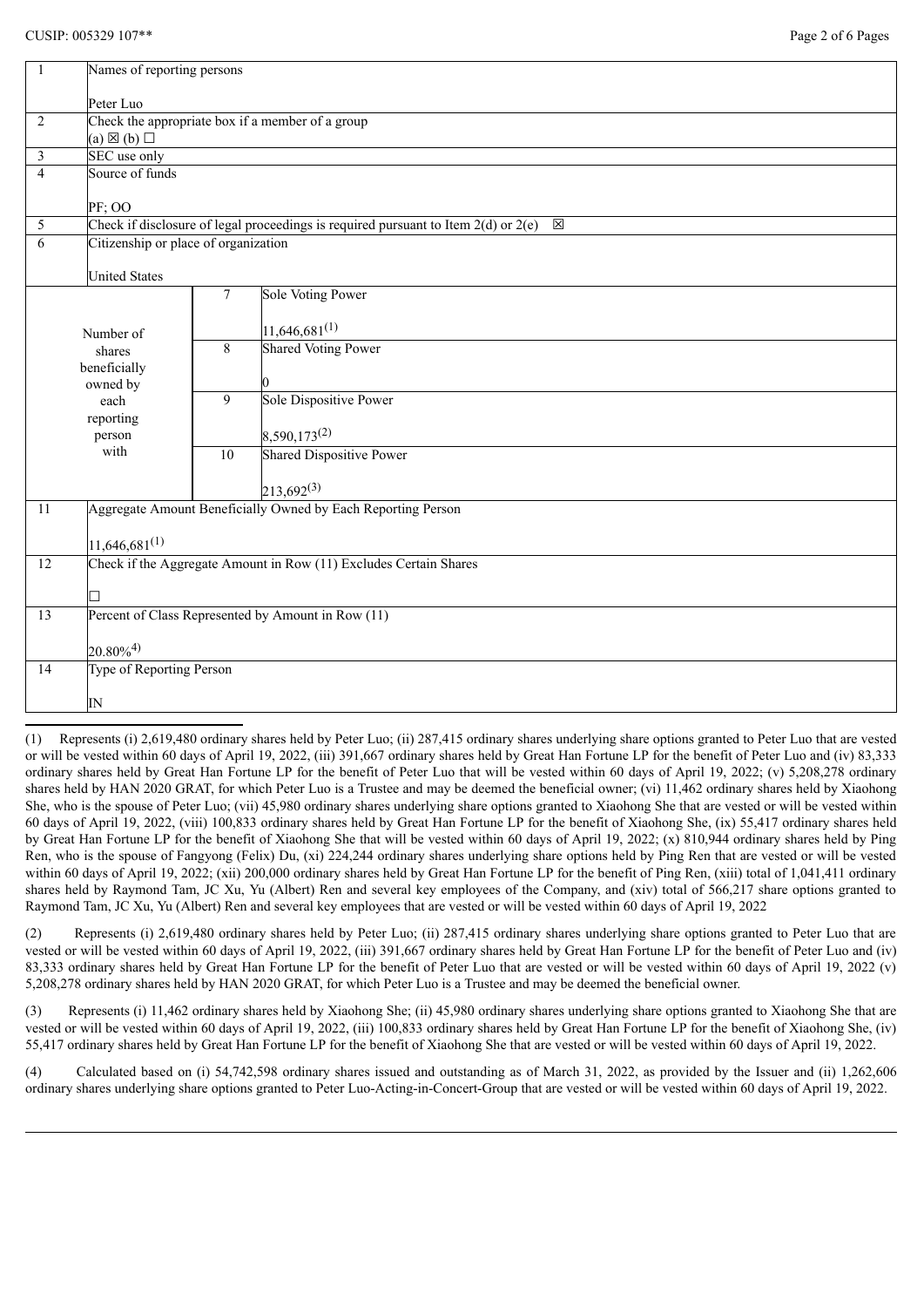| 1                       | Names of reporting persons                                                                  |                          |                            |  |  |  |
|-------------------------|---------------------------------------------------------------------------------------------|--------------------------|----------------------------|--|--|--|
|                         | HAN 2020 GRAT                                                                               |                          |                            |  |  |  |
| $\sqrt{2}$              | Check the appropriate box if a member of a group                                            |                          |                            |  |  |  |
|                         | $(a) \boxtimes (b) \square$                                                                 |                          |                            |  |  |  |
| $\overline{\mathbf{3}}$ | SEC use only                                                                                |                          |                            |  |  |  |
| $\overline{4}$          | Source of funds                                                                             |                          |                            |  |  |  |
|                         | PF; OO                                                                                      |                          |                            |  |  |  |
| 5                       | Check if disclosure of legal proceedings is required pursuant to Item $2(d)$ or $2(e)$<br>区 |                          |                            |  |  |  |
| 6                       | Citizenship or place of organization                                                        |                          |                            |  |  |  |
|                         | California                                                                                  |                          |                            |  |  |  |
|                         |                                                                                             | $\overline{7}$           | Sole Voting Power          |  |  |  |
|                         |                                                                                             |                          |                            |  |  |  |
|                         | Number of                                                                                   |                          | $5,208,278^{(1)}$          |  |  |  |
| shares<br>beneficially  |                                                                                             | 8                        | <b>Shared Voting Power</b> |  |  |  |
|                         |                                                                                             |                          |                            |  |  |  |
|                         | owned by<br>each                                                                            | $\overline{9}$           | Sole Dispositive Power     |  |  |  |
|                         | reporting<br>person                                                                         |                          |                            |  |  |  |
|                         |                                                                                             |                          | $5,208,278^{(1)}$          |  |  |  |
|                         | with                                                                                        | 10                       | Shared Dispositive Power   |  |  |  |
|                         |                                                                                             |                          |                            |  |  |  |
| 11                      | Aggregate Amount Beneficially Owned by Each Reporting Person                                |                          |                            |  |  |  |
|                         |                                                                                             |                          |                            |  |  |  |
|                         | $5,208,278^{(1)}$                                                                           |                          |                            |  |  |  |
| 12                      | Check if the Aggregate Amount in Row (11) Excludes Certain Shares                           |                          |                            |  |  |  |
|                         |                                                                                             |                          |                            |  |  |  |
| $\overline{13}$         |                                                                                             |                          |                            |  |  |  |
|                         | Percent of Class Represented by Amount in Row (11)                                          |                          |                            |  |  |  |
|                         | $9.51\%/2)$                                                                                 |                          |                            |  |  |  |
| $\overline{14}$         |                                                                                             | Type of Reporting Person |                            |  |  |  |
|                         | $\overline{O}O$                                                                             |                          |                            |  |  |  |
|                         |                                                                                             |                          |                            |  |  |  |

(1) Represents 5,208,278 ordinary shares held of record by Peter Luo, as Trustee of HAN 2020 GRAT. HAN 2020 GRAT is a trust established under the laws of the State of California and managed by Peter Luo as the trustee. Peter Luo is the settlor of this trust, and he and his family members are the trust's beneficiaries.

(2) Calculated based on 54,742,598 ordinary shares issued and outstanding as of March 31, 2022, as provided by the Issuer.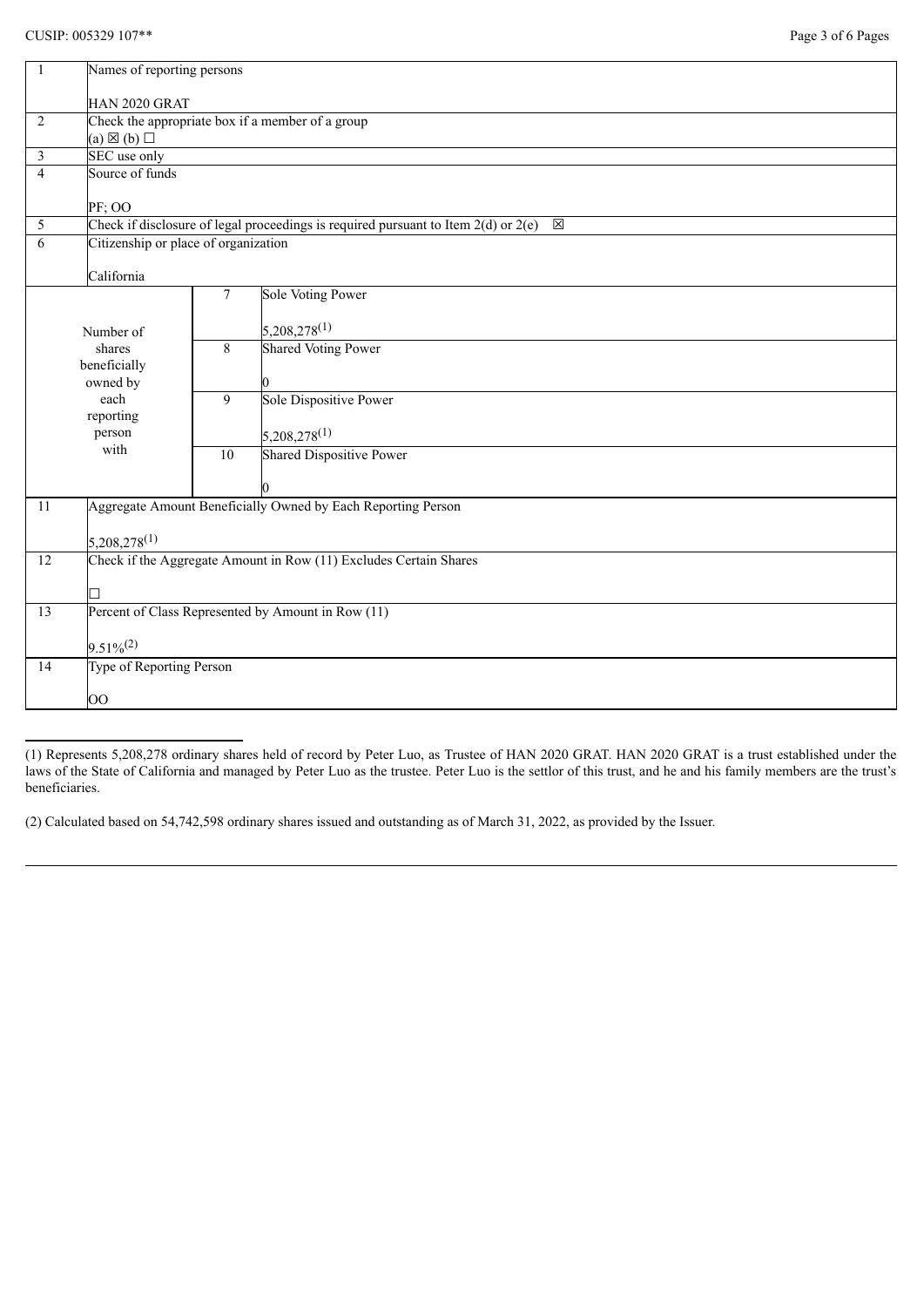#### **Item 1. Security and Issuer**.

This statement on Schedule 13D relates to the ordinary shares, par value USD \$0.0001 per share of Adagene Inc., a Cayman Islands exempted company (the "Issuer"). The address of the principal executive offices of the Issuer is 4F, Building C14, No. 218, Xinghu Street, Suzhou Industrial Park, Suzhou, Jiangsu Province, 215123, People's Republic of China..

## **Item 2. Identity and Background.**

(a)(b)(c)(f) This statement is being filed by Peter Luo, a United States citizen, and HAN 2020 GRAT, a trust established under the laws of California (collectively, the "Reporting Persons"). Mr. Luo is the Chief Executive Officer, Chairman and Director of the Issuer. The principal business address of the Reporting Persons is 10179 Huennekens Street Suite 103, San Diego, CA, 92121.

 $(d)(e)$  Other than as described below, in the last five years, the Reporting Persons have not been convicted in a criminal proceeding (excluding traffic violations and similar misdemeanors) nor have they been a party to a civil proceeding of a judicial or administrative body of competent jurisdiction and as a result was or is subject to a judgment, decree or final order enjoining future violations of, or prohibiting or mandating activities subject to, federal or state securities laws or finding any violation with respect to such laws.

## **Item 3. Source and Amount of Funds or Other Consideration.**

The source of funds used in purchasing the securities beneficially owned by the Reporting Persons are personal funds, except with respect to ordinary shares underlying or acquired in connection with the exercise of options granted by the Reporting Persons to the Issuer.

### **Item 4. Purpose of Transaction.**

The Reporting Persons acquired the ordinary shares reported herein for investment purposes, in the ordinary course of business. The Reporting Persons currently do not have any plans or proposals that would result in or relate to any of the transactions or changes listed in Items 4(a) through 4(j) of Schedule 13D. Mr. Luo is the Chief Executive Officer and the Chairman of the Board of Directors of the Issuer. The Reporting Persons may acquire additional ordinary shares in the ordinary course of business, including in connection with outstanding options or additional options to be granted by the Issuer to Mr. Luo.

# **Item 5. Interest in Securities of the Issuer.**

(a) and (b) The information set forth in the cover page for the Reporting Persons is hereby incorporated by reference.

(c) Other than as discussed in this Schedule 13D, including with respect to ordinary shares underlying options, during the past sixty days prior to the date of this statement, the Reporting Person has not acquired any shares of the Issuer's Common Stock.

(d) No other person is known to have the right to receive or the power to direct the receipt of dividends from, or the proceeds from the sale of ordinary shares of the Issuer owned by the Reporting Person.

(e) Not applicable.

# **Item 6. Contracts, Arrangements, Understandings or Relationships With Respect to Securities of the Issuer.**

On December 14, 2020, Peter Luo, Fangyong (Felix) Du, Ping Ren, Dr. Hua Gong, JC Xu, Qinghai Zhao, Man Kin (Raymond) Tam, Xiaohong (Kristine) She, Yan Li, Guizhong Liu, Alexander Goergen, and, on February 18, 2021, Yu (Albert) Ren) (together, the "Peter Luo-Acting-in-Concert-Group") entered into a concert party agreement (the "Agreement"), pursuant to which the parties agree to (i) always be acting in concert in respect of their respective direct or indirect voting rights at our shareholders' general meetings, (ii) recognize the controlling position of Peter Luo; and (iii) act in concert in accordance with Peter Luo's opinions in respect of the daily operations and management and the major decision-making of us. Dr. Hua Gong is no longer subject to the concert party agreement due to her departure from the Issuer. Yu (Albert) Ren, has tendered his resignation and will depart from the Company in early June 2022.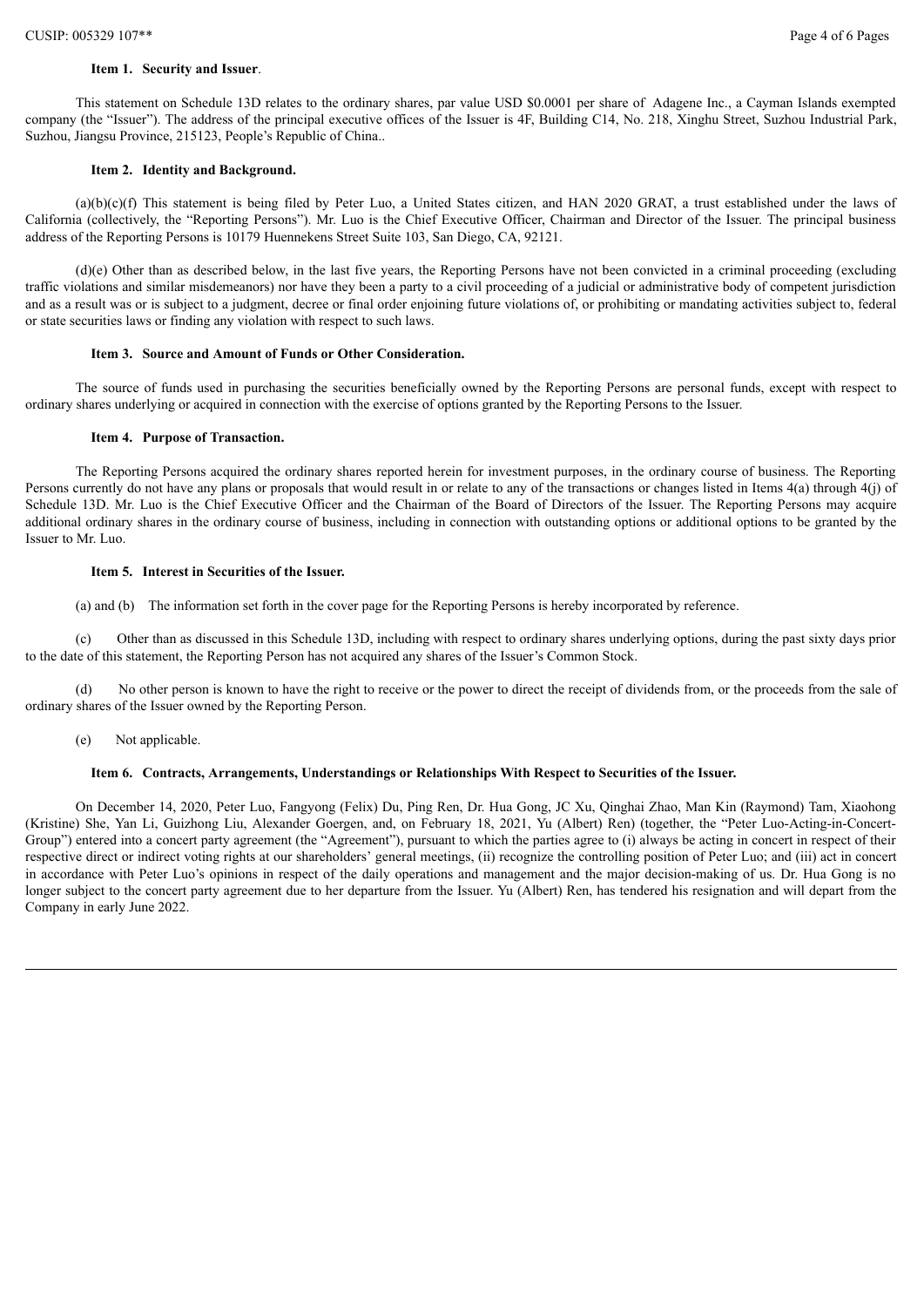# **Item 7. Materials to be Filed as Exhibits.**

Exhibit No. Description [99.1](#page-6-0) Joint Filing [Agreement](#page-6-0) by and between Peter Luo and HAN 2020 GRAT, dated April 29, 2022.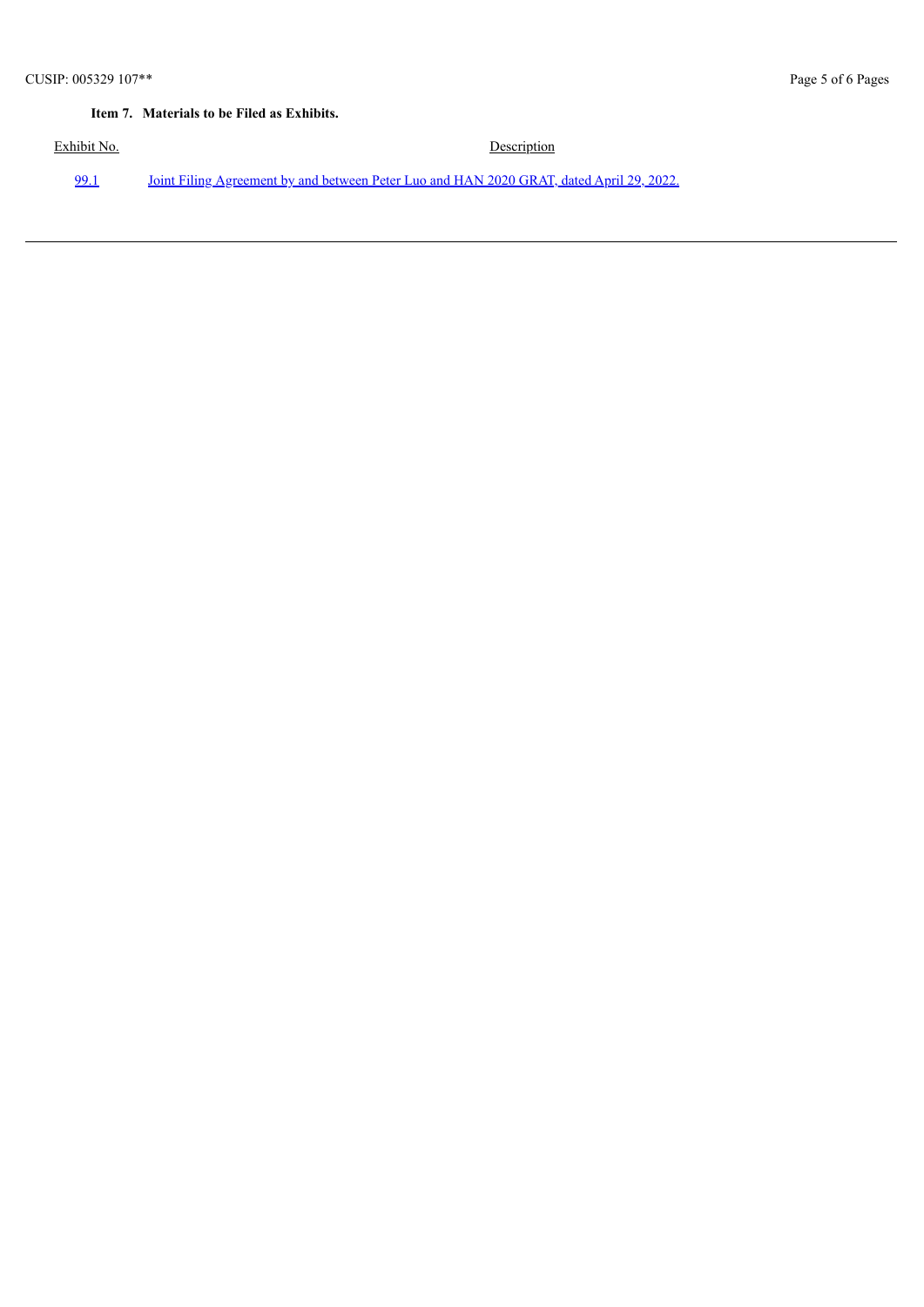# **SIGNATURES**

After reasonable inquiry and to the best of my knowledge and belief, I certify that the information set forth in this statement is true, complete and correct.

Date: April 29, 2022

# **PETER LUO**

/s/ Peter Luo Name: Peter Luo

# **HAN 2020 GRAT**

By: /s/ Peter Luo Name: Peter Luo Title: Trustee